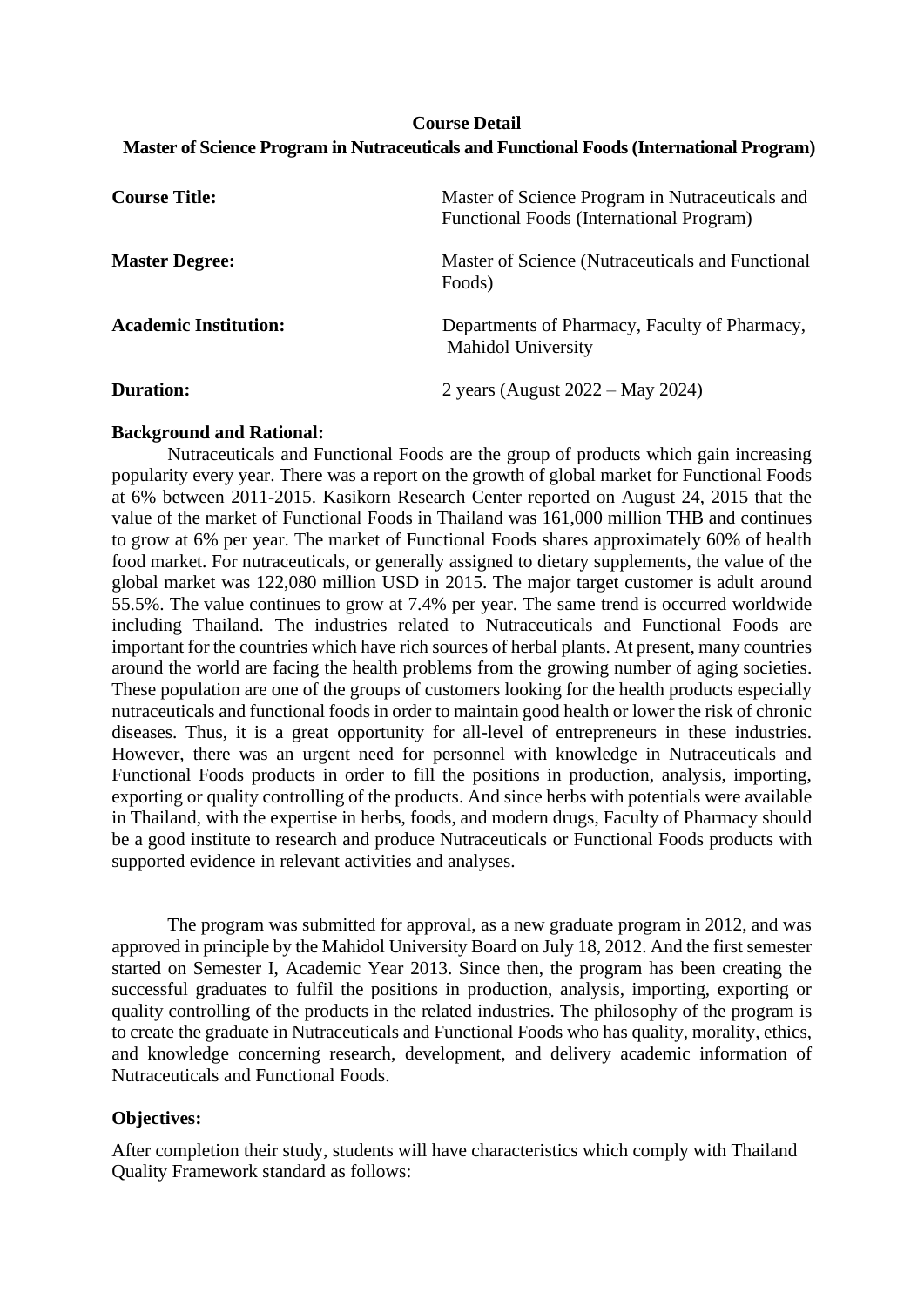- 1. Possess moral, ethics and professional ethics, including ethics for human research and research code of conduct
- 2. Possess knowledge that is relevant to Nutraceuticals and Functional Foods
- 3. Possess cognitive skills in searching, analyzing, synthesizing relevant information and effectively conducting research relevant to Nutraceuticals and Functional Foods
- 4. Possess social responsibility, interpersonal and interactive skills, express opinions, possess creative ideas and time-management skills
- 5. Possess appropriate communication skill and informative technology utilization for various groups in both academic and professional sectors along with ability to use information technology to analyze and present research data effectively at international level

# **Expected Learning Outcomes**

On successful completion of the program students will be able to:

1. Understand and describe principles and theories regarding Nutraceuticals and Functional Foods.

2. Able to apply and update the knowledge in the field of Nutraceuticals and Functional Foods.

3. Develop, analyze, and solve problems and make decision systematically. Conclude the principle and synthesize the content of Nutraceuticals and Functional Foods.

4. Understand and select methods in the processing, analyzing and searching information of Nutraceuticals and Functional Foods.

5. Design experiments/ research work, discuss and conclude the results, create new knowledge or new product in Nutraceuticals and Functional Foods.

6. Be responsible to his/her assigned work, also those as a group. Co-operate with others as a team, show different creative opinion. Organize and manage the time efficiently. Develop his/her potential and colleagues, share knowledge and experience.

7. Use new technology to search information, collect, analyze, and interpret data, using scientific principles or tools correctly and appropriately. Communicate, transfer, and present the results both in the form of scientific article, lecture, and discussion correctly at the international level.

8. Refer to sources of information, carry out the production of Nutraceuticals and Functional Foods honestly and fairly. Obey and follow the rules and regulations of MU.

| <b>Course Synopsis &amp; Methodology:</b> |  |
|-------------------------------------------|--|
| <b>Study plan:</b>                        |  |
|                                           |  |

| Year | <b>Semester 1</b>                     |               | <b>Semester 2</b>                            |              |
|------|---------------------------------------|---------------|----------------------------------------------|--------------|
|      | <b>PYFC 602 Functional Foods I</b>    | $3(3-0-6)$    | PYFC 601 Nutraceuticals I                    | $3(3-0-6)$   |
|      | PYFC 603 Bioactive compounds          | $3(3-0-6)$    | PYFC 605 Product Development of              |              |
|      | PYID 685 Research Methodology in      |               | Nutraceuticals and Functional Foods 3(2-3-5) |              |
|      | Pharmacy I                            | $2(2-0-4)$    | PYFC 676 Seminar in Nutraceuticals           |              |
|      | PYFC 607 Biological, Pharmacological, |               | and Functional Foods I                       | $1(1-0-2)$   |
|      | Epidemiological, and Clinical Studies |               | Elective course                              | 2-6 credits  |
|      | $3(2-3-5)$                            |               | <b>Total credit</b>                          | 9-13 credits |
|      | Elective course                       | 0-4 credits   |                                              |              |
|      | <b>Total credit</b>                   | 11-15 credits |                                              |              |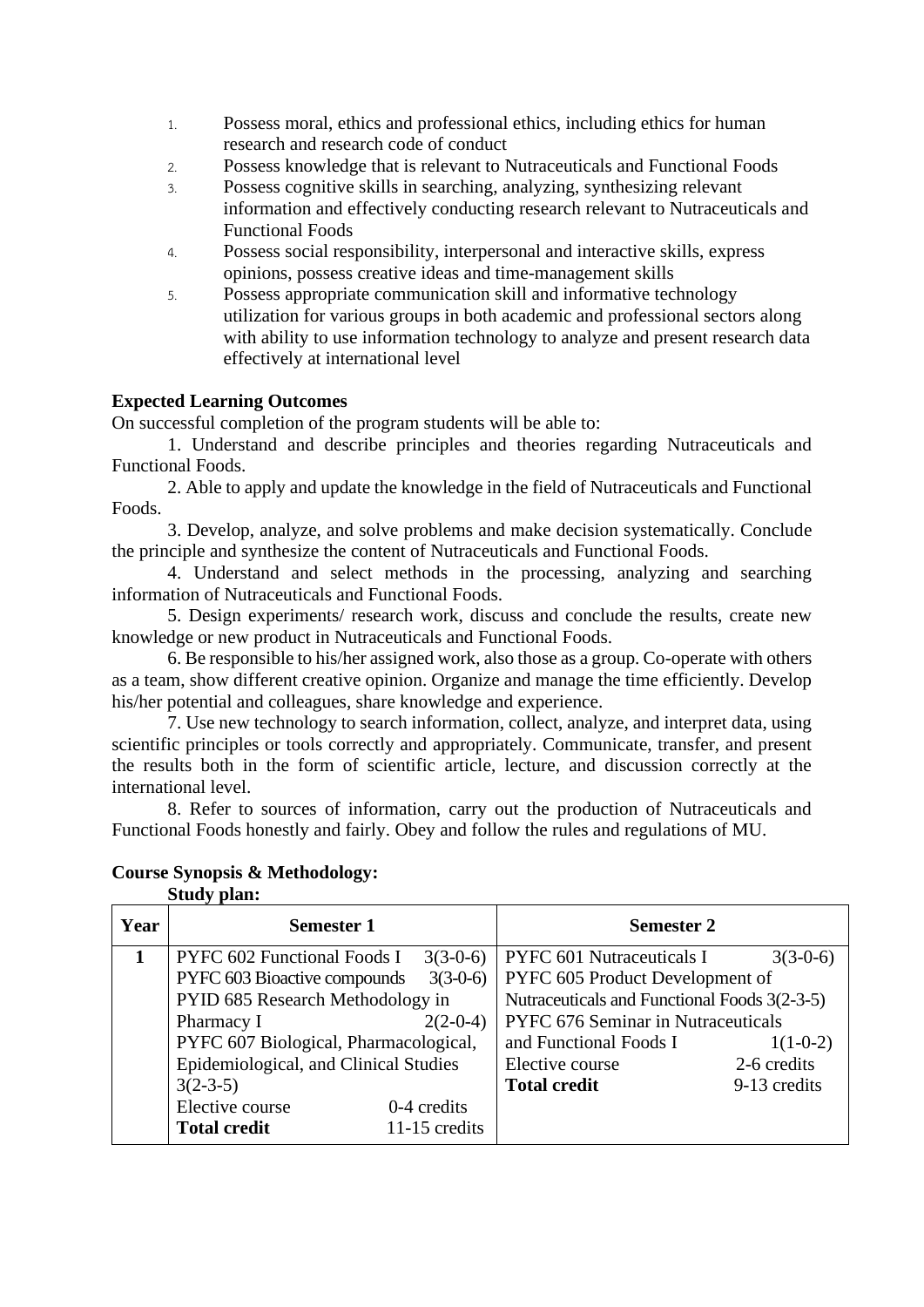|                    | <b>PYID 698 Research M.Sc.</b> |             | PYID 698 Research M.Sc. |             |
|--------------------|--------------------------------|-------------|-------------------------|-------------|
|                    | Thesis                         | $6(0-18-0)$ | Thesis                  | $6(0-18-0)$ |
|                    | <b>Total credit</b>            | 6 credits   | <b>Total credit</b>     | 6 credits   |
| Thesis examination |                                |             |                         |             |

# **Course Content/Study Topic:**

## **Program Structure**

# *Credit Requirements*

Credit requirements of the program were set according to the Ministry of Education Announcement titled "Standard Criteria for Graduate Studies 2005," with specified plan 2 curriculum.

|                                                                  |                            | 1. Required Courses                          | 18 credits |
|------------------------------------------------------------------|----------------------------|----------------------------------------------|------------|
| Elective Courses (at least)<br>2.                                |                            | 6 credits                                    |            |
|                                                                  | 3. Thesis                  |                                              | 12 credits |
|                                                                  | <b>Total</b> not less than |                                              | 36 credits |
| Required Courses                                                 |                            |                                              |            |
|                                                                  | Course ID                  | <b>Course Name</b>                           | Credit(s)  |
|                                                                  | <b>PYFC 601</b>            | Nutraceuticals I                             | $3(3-0-6)$ |
|                                                                  | <b>PYFC 602</b>            | <b>Functional Foods I</b>                    | $3(3-0-6)$ |
|                                                                  | <b>PYFC 603</b>            | <b>Bioactive Compounds</b>                   | $3(3-0-6)$ |
|                                                                  | <b>PYFC 605</b>            | <b>Product Development of Nutraceuticals</b> |            |
|                                                                  |                            | and Functional Foods                         | $3(2-3-5)$ |
| <b>PYFC 607</b><br>Biological, Pharmacological, Epidemiological, |                            |                                              |            |
|                                                                  |                            | and Clinical Studies                         | $3(2-3-5)$ |
|                                                                  | <b>PYFC 676</b>            | Seminar in Nutraceuticals and                |            |
|                                                                  |                            | <b>Functional Foods I</b>                    | $1(1-0-2)$ |
|                                                                  | <b>PYID 685</b>            | Research Methodology in Pharmacy I           | $2(2-0-4)$ |

## *Elective Courses*

Elective courses can be any graduate-level courses offered within Mahidol University or other universities with approval from the program director, major advisor, or program administrative committee. Listed below are examples of elective courses offered by the Faculty of Pharmacy, Mahidol University.

| Course ID       | <b>Course Name</b>                         | Credit(s)  |
|-----------------|--------------------------------------------|------------|
| <b>GRID 603</b> | <b>Biostatistics</b>                       | $3(3-0-6)$ |
| <b>PYFC 604</b> | Food Chemistry                             | $2(2-0-4)$ |
| <b>PYFC 606</b> | <b>Sensory Evaluation Methods</b>          | $2(1-3-3)$ |
| <b>PYFC 608</b> | Nutraceuticals II                          | $2(2-0-4)$ |
| <b>PYFC 609</b> | <b>Functional Foods II</b>                 | $2(2-0-4)$ |
| <b>PYFC 610</b> | Quality Assurance in the Industries of     |            |
|                 | <b>Nutraceuticals and Functional Foods</b> | $2(1-3-3)$ |
| <b>PYFC 611</b> | Processing of Functional Foods             | $2(1-3-3)$ |
| <b>PYFC 612</b> | Packaging for Nutraceuticals and           |            |
|                 | <b>Functional Foods</b>                    | $2(2-0-4)$ |
| <b>PYFC 615</b> | Marketing Principles of Nutraceuticals     |            |
|                 | and Functional Foods                       | $2(2-0-4)$ |
| <b>PYFC 617</b> | Special Problems in Nutraceuticals         |            |
|                 | and Functional Foods                       | $2(0-6-2)$ |

*Thesis*